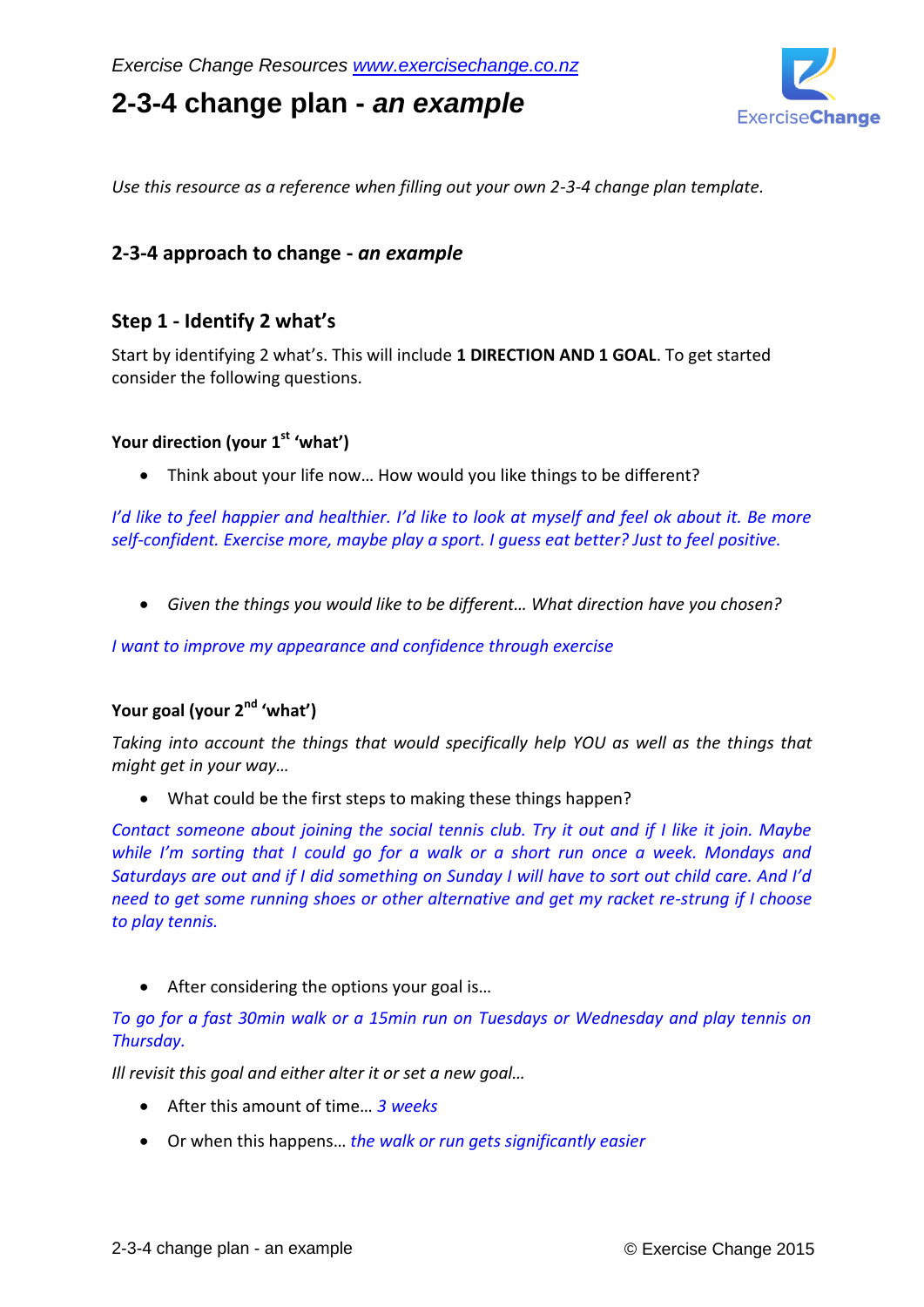# **Step 2 - Identify 3 why's**

Identify 3 why's. These are your reasons for wanting to follow your direction and achieve your goal.

What are some broad reasons that will drive you towards your direction or goal?

*I want to be healthier I want to look better I want to be happier I want to be a good role model for my kids I want more energy I want to feel in control!*

*Considering the reasons you listed above…*

- What are the top 3 broad reasons that will drive you towards your direction or goal?
- *1. I want to be healthier*
- *2. I want to look better*
- *3. I want to be a good role model for my kids*
- What are 5 additional benefits that could or would arise as a direct result of achieving each reason?

#### **Reason 1: 5 benefits could include… I want to be healthier**

- *1. I'd have more energy (Day to day routine would be easier, More sex, Play with the kids more)*
- *2. I would be less tired in the morning (It'd be easier to get kids off to school on time, I'd be nicer to my partner)*
- *3. I wouldn't have to go to the doctor so much or take so much medication (This would mean less money too)*
- *4. Better relationship with my partner*
- 5. *Be able to exercise more*

#### **Reason 2: 5 benefits could include… I want to look better**

- *1. I'd feel more attractive (I'd be happier with myself, Could buy new clothes)*
- *2. My confidence would go up (Fit in more socially)*
- *3. I'd be proud in front of my kids*
- *4. I would feel like I've finally got to where I want to be (I'd feel in control)*
- *5. I could start swimming again and taking my top off*

#### **Reason 3: 5 benefits could include… I want to be a good role model for my kids**

- *1. I'd feel more attractive (I'd be happier with myself, Could buy new clothes)*
- *2. My confidence would go up (Fit in more socially)*
- *3. I'd be proud in front of my kids*
- *4. I would feel like I've finally got to where I want to be (I'd feel in control)*
- *5. I could start swimming again and taking my top off*

*Review these reasons regularly especially when you're struggling with motivation.*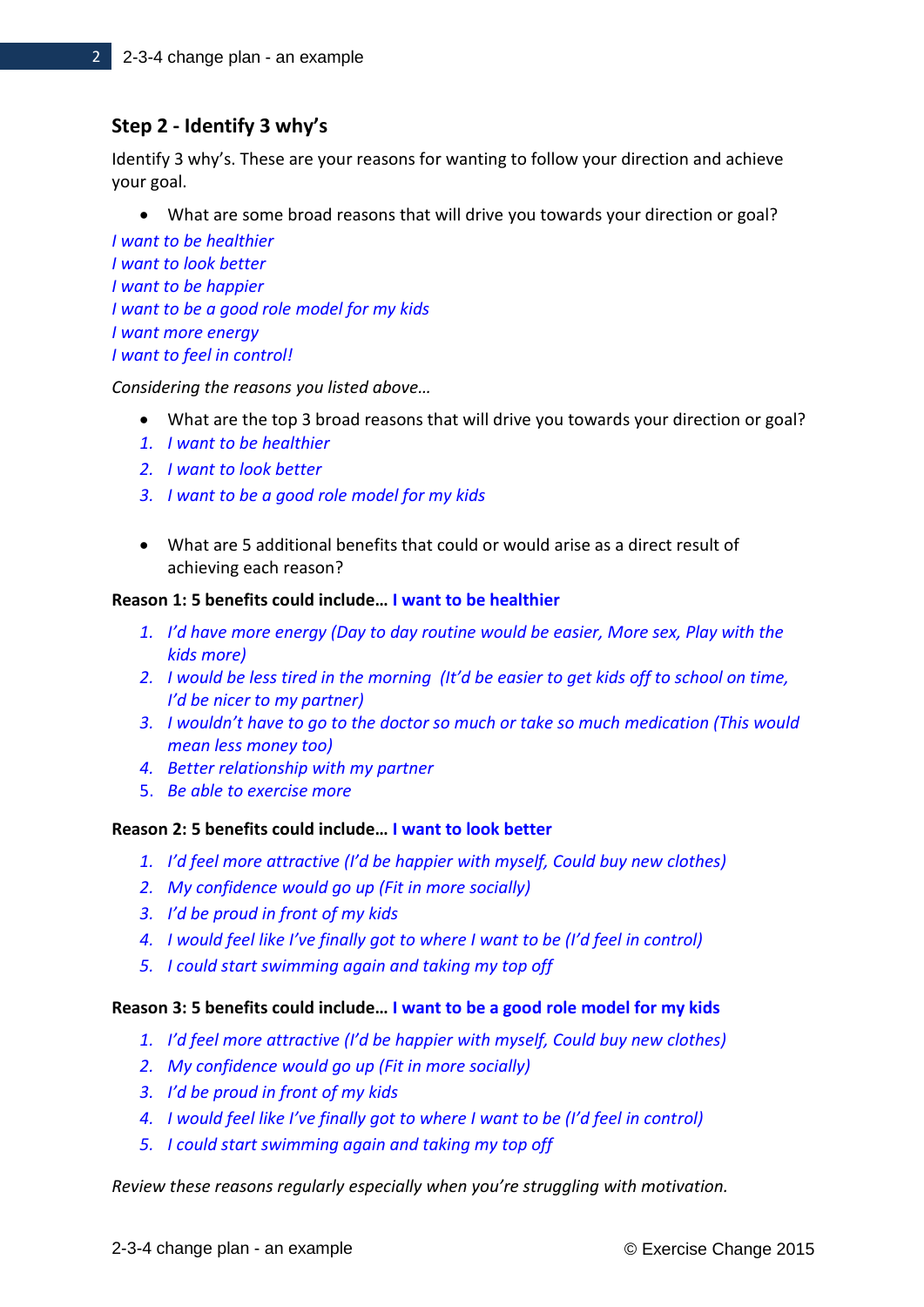## **Step 3 - Identify 4 how's**

Identify 4 how's. How you will go about achieving your goal.

Remember to include varied ideas even if they seem a little farfetched or out of your comfort zone.

- What are 10 to 20 actions you could take to achieve your goal?
- 1. *Have some hits against the practice wall at the tennis club to shake of the rust*
- 2. *Sort out logistics (a. Go to a sports shop and get all my gear sorted in one hit, b. Contact the tennis club to sort out details)*
- 3. *Contact some other clubs in case they sound better*
- 4. *Review daily the reasons why I want to do this until I get started (a. put a list on the fridge and on my screen saver at work)*
- 5. *Talk to my wife and my friends and colleagues about what I'm planning to do so I'm accountable*
- 6. *Get friends into tennis with me*
- 7. *Contact friends to walk or run with for support*
- 8. *Take diet pills or other supplements*
- 9. *Eat healthier foods for more energy in general (a. Eat healthier sustaining food at afternoon tea so I have some energy on the days I exercise, b. Take some vitamins for improved health and energy)*
- 10. *Organise things with my partner so nothing gets in my way*
- 11. *Look for good routes for run or walk (a. Could drive to scenic places or other tracks?)*
- 12. *Start doing some stretches at night so I don't pull any muscles*
- 13. *Get a personal trainer*

Review your list then circle those actions that would be realistic for you to follow through with at this time? Remember to take into account any barriers that may impact on your choice of actions.

Once you've reviewed your list and identified the realistic options decide on which 4 actions would be the best for you to take now.

#### **The 4 actions you're going to take are…**

- *1. Sort out logistics*
	- *a. Go to a sports shop and get all my gear sorted in one hit*
	- *b. Contact the tennis club to sort out details*
- *2. Review daily the reasons why I want to do this until I get started*
	- *a. put a list on the fridge and on my screen saver at work*
- *3. Eat healthier foods for more energy in general*
	- *a. Eat healthier sustaining food at afternoon tea so I have some energy on the days I exercise*
	- *b. Take some vitamins for improved health and energy*
- 4. *Organise things with my partner so nothing gets in my way*